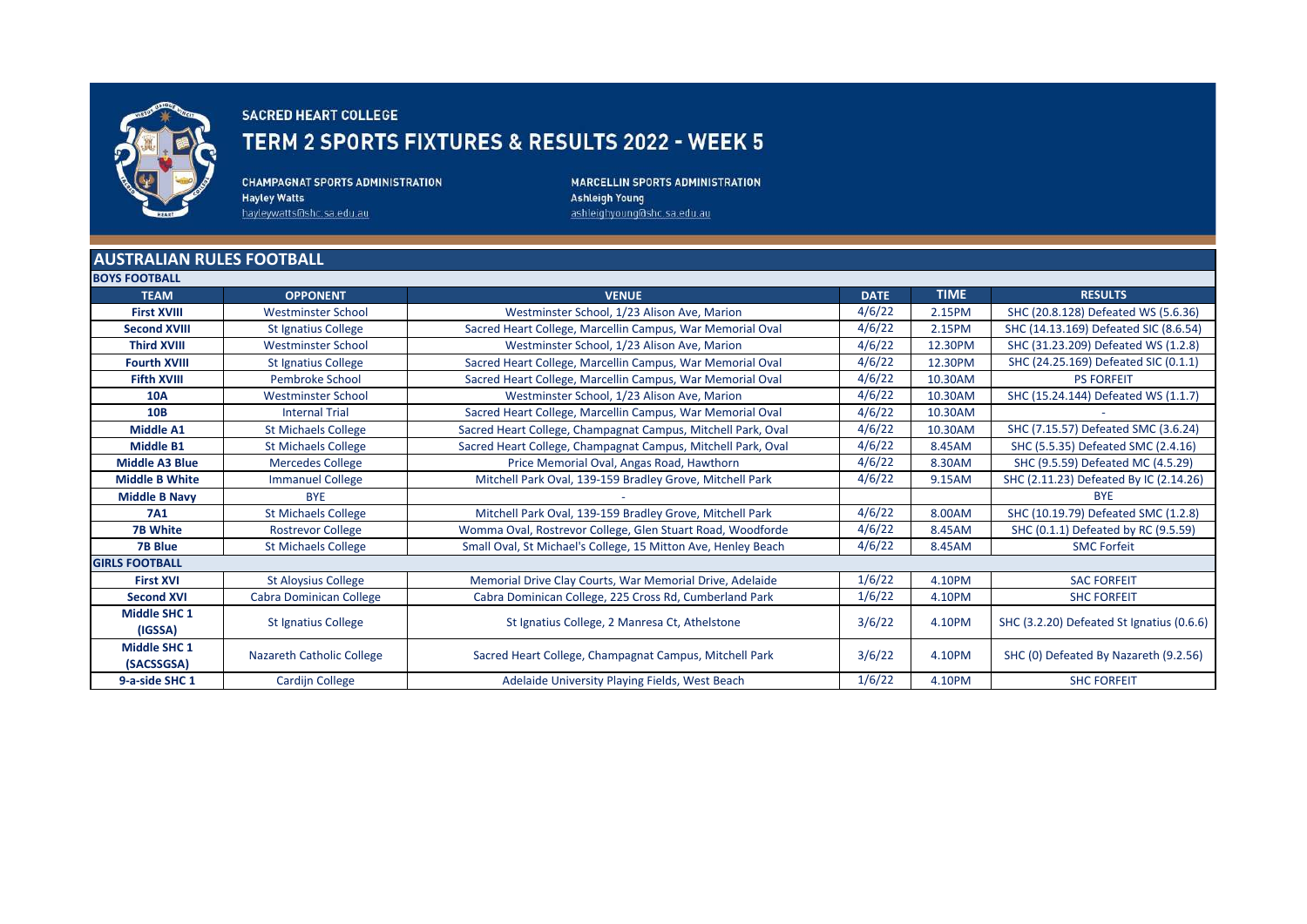| <b>BASKETBALL</b>           |                              |                                                                        |             |             |                                       |  |
|-----------------------------|------------------------------|------------------------------------------------------------------------|-------------|-------------|---------------------------------------|--|
| <b>TEAM</b>                 | <b>OPPONENT</b>              | <b>VENUE</b>                                                           | <b>DATE</b> | <b>TIME</b> | <b>RESULTS</b>                        |  |
| <b>BOYS BASKETBALL</b>      |                              |                                                                        |             |             |                                       |  |
| Open A                      | <b>Trinity College</b>       | Trinity College, Alexander Ave, Evanston South                         | 4/6/22      | 10.30AM     | SHC (45) Defeated By TC (68)          |  |
| Open B                      | <b>Trinity College</b>       | Trinity College, Alexander Ave, Evanston South                         | 4/6/22      | 9.30AM      | SHC (43) Drew TC (43)                 |  |
| Open C                      | <b>Trinity College</b>       | Trinity College, Alexander Ave, Evanston South                         | 4/6/22      | 8.30AM      | SHC (41) Defeated By TC (42)          |  |
| SHC <sub>4</sub>            | Nazareth Catholic College    | Nazareth Catholic College, 1 Hartley Rd, Flinders Park                 | 4/6/22      | 11.30AM     | SHC (30) Defeated By NCC (33)         |  |
| SHC <sub>6</sub>            | <b>Prince Alfred College</b> | Sacred Heart College, Marcellin Campus, Br McAteer Centre, Marist Hall | 4/6/22      | 10.30AM     | SHC (40) Defeated By PAC (50)         |  |
| SHC <sub>7</sub>            | <b>Immanuel College</b>      | Immanuel College, 32 Morphett Rd, Novar Gardens                        | 4/6/22      | 11.30AM     | SHC (26) Defeated By IC (30)          |  |
| SHC <sub>8</sub>            | <b>St Peters College</b>     | Sacred Heart College, Marcellin Campus, Br McAteer Centre, Marist Hall | 4/6/22      | 9.30AM      | SHC (53) Defeated By SPC (22)         |  |
| Middle A1                   | <b>Trinity College</b>       | Sacred Heart College, Champagnat Campus, Marist Hall                   | 4/6/22      | 10.30AM     | SHC (53) Def TC (42)                  |  |
| <b>Middle B1</b>            | <b>Trinity College</b>       | Sacred Heart College, Champagnat Campus, Marist Hall                   | 4/6/22      | 9.30AM      | SHC (70) Def TC (33)                  |  |
| <b>Middle C1</b>            | <b>Trinity College</b>       | Sacred Heart College, Champagnat Campus, Marist Hall                   | 4/6/22      | 8.30AM      | SHC (57) Def TC (36)                  |  |
| <b>Middle South 2 Blue</b>  | Glenunga International High  | Glenunga International High, 99 L'Estrange St, Glenunga                | 4/6/22      | 9.30AM      | SHC (17) Def By GIHS (29)             |  |
| <b>Middle South 2 White</b> | <b>Woodcroft College</b>     | Woodcroft College, 143-173 Bains Rd, Morphett Vale                     | 4/6/22      | 8.30AM      | SHC (64) Def By WC (13)               |  |
| <b>Middle South 2 Navy</b>  | Concordia College            | Sacred Heart College, Marcellin Campus, Br McAteer Centre, Marist Hall | 4/6/22      | 8.30AM      | SHC (44) Def CC (40)                  |  |
| Year 7 Blue                 | <b>SHC White</b>             | Adelaide Arena, 44A Crittenden Road, Findon - Court 1                  | 3/6/22      | 6.15PM      | SHC Blue (28) Defeated SHC White (22) |  |
| Year 7 White                | <b>SHC Blue</b>              | Adelaide Arena, 44A Crittenden Road, Findon - Court 1                  | 3/6/22      | 6.15PM      |                                       |  |
| <b>Year 7 Navy</b>          | Pembroke School              | Adelaide Arena, 44A Crittenden Road, Findon - Court 3                  | 3/6/22      | 5.30PM      | <b>PS FORFEIT</b>                     |  |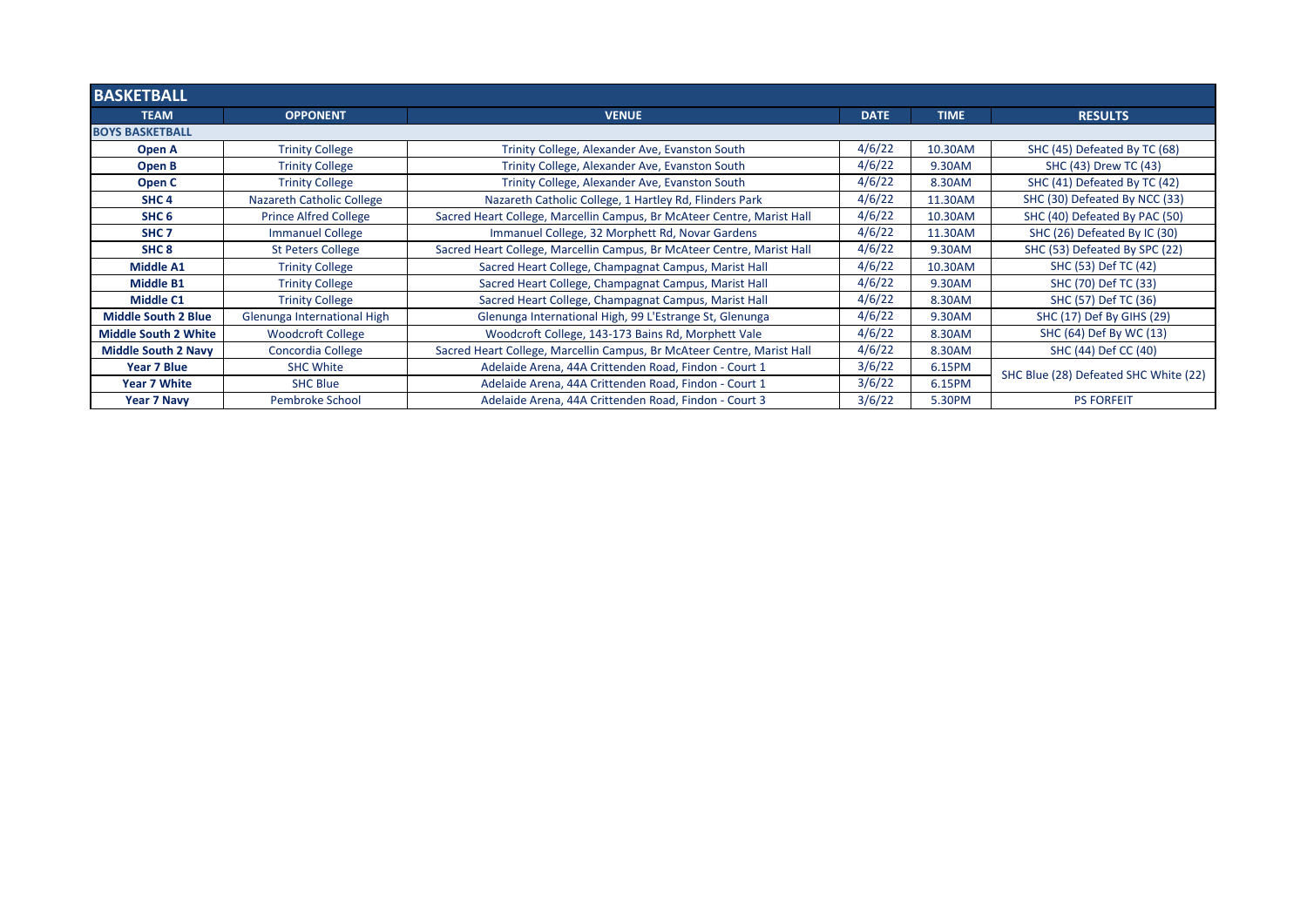| <b>NETBALL</b>        |                                    |                                                                          |            |             |                                   |  |
|-----------------------|------------------------------------|--------------------------------------------------------------------------|------------|-------------|-----------------------------------|--|
| <b>GIRLS NETBALL</b>  |                                    |                                                                          |            |             |                                   |  |
| <b>TEAM</b>           | <b>OPPONENT</b>                    | <b>VENUE</b>                                                             | <b>DAY</b> | <b>TIME</b> | <b>RESULTS</b>                    |  |
| Open SHC 1            | <b>St Michaels College</b>         | St Michael's College, 15 Mitton Ave, Henley Beach                        | 4/6/22     | 8.00AM      | SHC (49) Defeated SMC (29)        |  |
| Open SHC 2            | <b>St Ignatius College</b>         | St Michael's College, 15 Mitton Ave, Henley Beach                        | 4/6/22     | 9.00AM      | SHC (30) Defeated By SIC (52)     |  |
| Open SHC <sub>3</sub> | <b>Mercedes College</b>            | Sacred Heart College, Marcellin Campus, Br McAteer Centre, Marist Hall   | 4/6/22     | 9.00AM      | SHC (21) Defeated By MC (33)      |  |
| Open SHC 4            | <b>BYE</b>                         |                                                                          |            |             | <b>BYE</b>                        |  |
| <b>Open SHC 5</b>     | <b>St Dominic's Priory College</b> | Loreto College, 316 Portrush Rd, Marryatville                            | 4/6/22     | 9.00AM      | <b>SDPC FORFEIT</b>               |  |
| Open SHC 6            | Cabra Dominican College            | Sacred Heart College, Marcellin Campus, Brighton Rd Oval, Netball Courts | 4/6/22     | 9.00AM      | SHC (7) Defeated By CDC (25)      |  |
| Open SHC 7            | St Mary's College                  | Sacred Heart College, Marcellin Campus, Brighton Rd Oval, Netball Courts | 4/6/22     | 9.00AM      | SHC (6) Defeated By SMC (41)      |  |
| <b>Open SHC 8</b>     | <b>BYE</b>                         |                                                                          |            |             | <b>BYE</b>                        |  |
| Open SHC 9            | <b>Unley High School</b>           | Sacred Heart College, Marcellin Campus, Brighton Rd Oval, Netball Courts | 4/6/22     | 10.00AM     | SHC (2) Defeated By UHS (30)      |  |
| Open SHC 10           | <b>St Michaels College</b>         | Sacred Heart College, Marcellin Campus, Brighton Rd Oval, Netball Courts | 4/6/22     | 10.00AM     | <b>SHC FORFEIT</b>                |  |
| Open SHC 11           | <b>Mercedes College</b>            | Sacred Heart College, Marcellin Campus, Brighton Rd Oval, Netball Courts | 4/6/22     | 10.00AM     | SHC (9) Defeated By MC (30)       |  |
| Year 10 SHC 1         | Marryatville High School           | Mary MacKillop College, 10/14 High St, Kensington                        | 4/6/22     | 8.00AM      | SHC (36) Defeated MHS (23)        |  |
| Year 10 SHC 2         | St Mary's College                  | Sacred Heart College, Marcellin Campus, Br McAteer Centre, Marist Hall   | 4/6/22     | 8.00AM      | SHC (35) Defeated SMC (31)        |  |
| Year 10 SHC 3         | <b>St Michaels College</b>         | Nazareth Catholic College, 1 Hartley Rd, Flinders Park                   | 4/6/22     | 9.00AM      | <b>CANCELLED (WEATHER)</b>        |  |
| Year 10 SHC 4         | Cabra Dominican College            | Cabra Dominican College, 225 Cross Rd, Cumberland Park                   | 4/6/22     | 9.00AM      | SHC (28) Defeated CDC (17)        |  |
| Year 10 SHC 5         | <b>Mercedes College</b>            | Nazareth Catholic College, 1 Hartley Rd, Flinders Park                   | 4/6/22     | 9.00AM      | <b>CANCELLED (WEATHER)</b>        |  |
| Year 10 SHC 6         | <b>Mary MacKillop College</b>      | Cabra Dominican College, 225 Cross Rd, Cumberland Park                   | 4/6/22     | 9.00AM      | SHC (9) Defeated By MMC           |  |
| Year 10 SHC 7         | Nazareth Catholic College          | Nazareth Catholic College, 1 Hartley Rd, Flinders Park                   | 4/6/22     | 10.00AM     | <b>CANCELLED (WEATHER)</b>        |  |
| Year 9 SHC 1          | <b>Nazareth Catholic College</b>   | Sacred Heart College, Champagnat Campus, Netball Courts                  | 4/6/22     | 9.00AM      | SHC (47) Defeated NCC (10)        |  |
| Year 9 SHC 2          | Loreto College                     | Cabra Dominican College, 225 Cross Rd, Cumberland Park                   | 4/6/22     | 9.00AM      | SHC (14) Defeated By LC (16)      |  |
| Year 9 SHC 3          | <b>BYE</b>                         |                                                                          | 4/6/22     |             | <b>BYE</b>                        |  |
| Year 9 SHC 4          | <b>BYE</b>                         |                                                                          | 4/6/22     | $\sim$      | <b>BYE</b>                        |  |
| Year 9 SHC 5          | <b>St Dominic's Priory College</b> | St Michael's College, 15 Mitton Ave, Henley Beach                        | 4/6/22     | 9.00AM      | SHC (18) Defeated SDPC (17)       |  |
| Year 9 SHC 6          | <b>St Ignatius College</b>         | Cabra Dominican College, 225 Cross Rd, Cumberland Park                   | 4/6/22     | 10.00AM     | SHC (6) Defeated By SIC (16)      |  |
| Year 8 SHC 1          | <b>St Michaels College</b>         | St Michael's College, 15 Mitton Ave, Henley Beach                        | 4/6/22     | 8.00AM      | <b>SHC FORFEIT</b>                |  |
| Year 8 SHC 2          | <b>Nazareth Catholic College</b>   | Cabra Dominican College, 225 Cross Rd, Cumberland Park                   | 4/6/22     | 8.00AM      | SHC (42) Defeated NCC (7)         |  |
| Year 8 SHC 3          | <b>Cabra Dominican College</b>     | Cabra Dominican College, 225 Cross Rd, Cumberland Park                   | 4/6/22     | 8.00AM      | <b>SHC FORFEIT</b>                |  |
| Year 8 SHC 4          | SHC <sub>5</sub>                   | Sacred Heart College, Marcellin Campus, Brighton Rd Oval, Netball Courts | 4/6/22     | 8.00AM      | SHC 4 (20) Defeated SHC 5 (16)    |  |
| Year 8 SHC 5          | SHC <sub>4</sub>                   | Sacred Heart College, Marcellin Campus, Brighton Rd Oval, Netball Courts | 4/6/22     | 8.00AM      | SHC 5 (16) Defeated By SHC 4 (20) |  |
| Year 8 SHC 6          | <b>St Ignatius College</b>         | St Michael's College, 15 Mitton Ave, Henley Beach                        | 4/6/22     | 10.00AM     | <b>SIC FORFEIT</b>                |  |
| Year 8 SHC 7          | <b>Loreto College</b>              | Cabra Dominican College, 225 Cross Rd, Cumberland Park                   | 4/6/22     | 10.00AM     | SHC (20) Defeated LC (18)         |  |
| Year 7 SHC 1          | <b>St Michaels College</b>         | St Michael's College, 15 Mitton Ave, Henley Beach                        | 4/6/22     | 8.00AM      | SHC (30) Defeated SMC (14)        |  |
| Year 7 SHC 2          | Cabra Dominican College            | Sacred Heart College, Champagnat Campus, Netball Courts                  | 4/6/22     | 8.00AM      | SHC (10) Defeated By CDC (11)     |  |
| Year 7 SHC 3          | <b>BYE</b>                         |                                                                          | 4/6/22     | $\sim$      | <b>BYE</b>                        |  |
| Year 7 SHC 4          | Nazareth Catholic College          | Sacred Heart College, Champagnat Campus, Netball Courts                  | 4/6/22     | 8.00AM      | SHC (21) Defeated NCC (0)         |  |
| Year 7 SHC 5          | SHC <sub>6</sub>                   | Sacred Heart College, Champagnat Campus, Netball Courts                  | 4/6/22     | 10.00AM     | SHC 6 (19) Defeated SHC 5 (8)     |  |
| Year 7 SHC 6          | SHC <sub>5</sub>                   | Sacred Heart College, Champagnat Campus, Netball Courts                  | 4/6/22     | 10.00AM     |                                   |  |
| Year 7 SHC 7          | <b>Mercedes College</b>            | St Michael's College, 15 Mitton Ave, Henley Beach                        | 4/6/22     | 10.00AM     | SHC (16) Defeated MC (9)          |  |
| Year 7 SHC 8          | <b>Mary MacKillop College</b>      | Mary MacKillop College, 10/14 High St, Kensington                        | 4/6/22     | 10.00AM     | SHC (5) Defeated MMC (3)          |  |